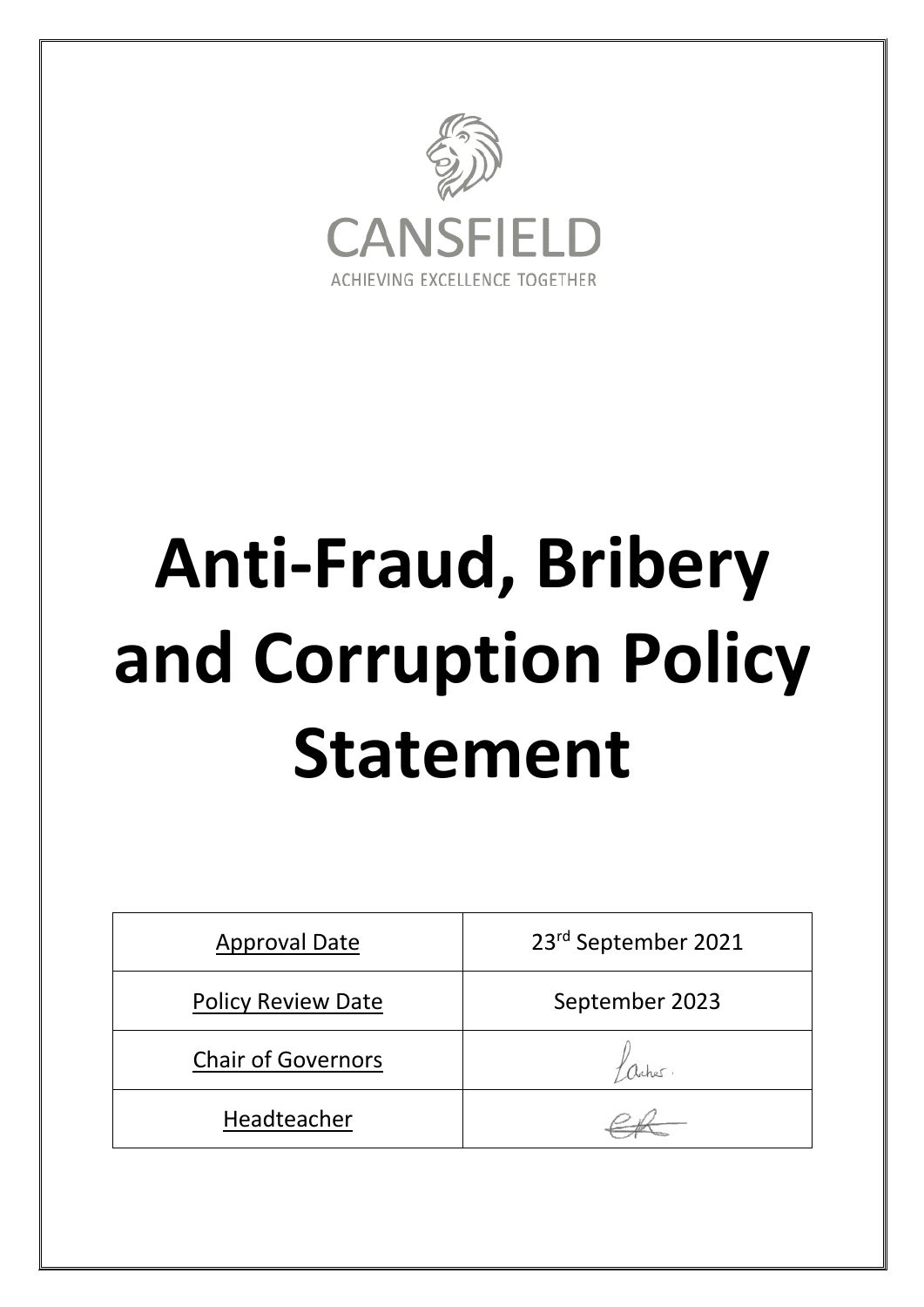# **1. Introduction**

Cansfield High School is determined to maintain its reputation as a school which will not tolerate fraud, bribery, corruption or abuse of position for personal gain, wherever it may be found in any area of school activity.

The purpose of this Policy Statement is to set out for Governors and staff members of Cansfield High School the main principles for countering fraud, bribery and corruption.

The Policy statement includes:

- the scope;
- the culture and the stance against fraud and corruption;
- how to raise concerns and report financial malpractice;
- An outline of the policies, procedures and controls used by school to counter-fraud
- School Responsibilities

Governing Body Members, and staff, should play a key role in counter-fraud initiatives. This includes providing a corporate framework within which counter-fraud arrangements will flourish, and the promotion of an anti-fraud culture across the whole of the school. This should provide a sound defence against internal and external abuse of public funds.

The Committee on Standards in Public Life (Nolan Committee) set out seven principles of public life which apply to all public office holders. The seven principles are:

- Honesty
- **Integrity**
- **Selflessness**
- Objectivity
- Openness
- **Accountability**
- **Leadership**

This policy statement reflects these key principles.

All schools come within the local authority external audit regime and part of the external auditor's statutory duties are to ensure that the Council and it's schools has in place adequate arrangements for the prevention and detection of fraud and corruption.

### **2. Definition of Fraud, Bribery and Corruption**

The Chartered Institute of Public Finance and Accountancy (CIPFA) defines Fraud as the *"intentional distortion of financial statements or other records by persons internal or external to the organisation, which is carried out to conceal the misappropriation of assets or otherwise for gain."*

The Fraud Act 2006 further defines fraud in three classes:

- False representation
- Failure to disclose information where there is a legal duty to do so
- Abuse of position

CIPFA defines Corruption as the *"offering, giving, soliciting or acceptance of an inducement or reward which may improperly influence the action of any person*.

The Theft Act 1968 defines theft as *"a person shall be guilty of theft if he dishonestly appropriates property belonging to another with the intention of permanently depriving the other of it"*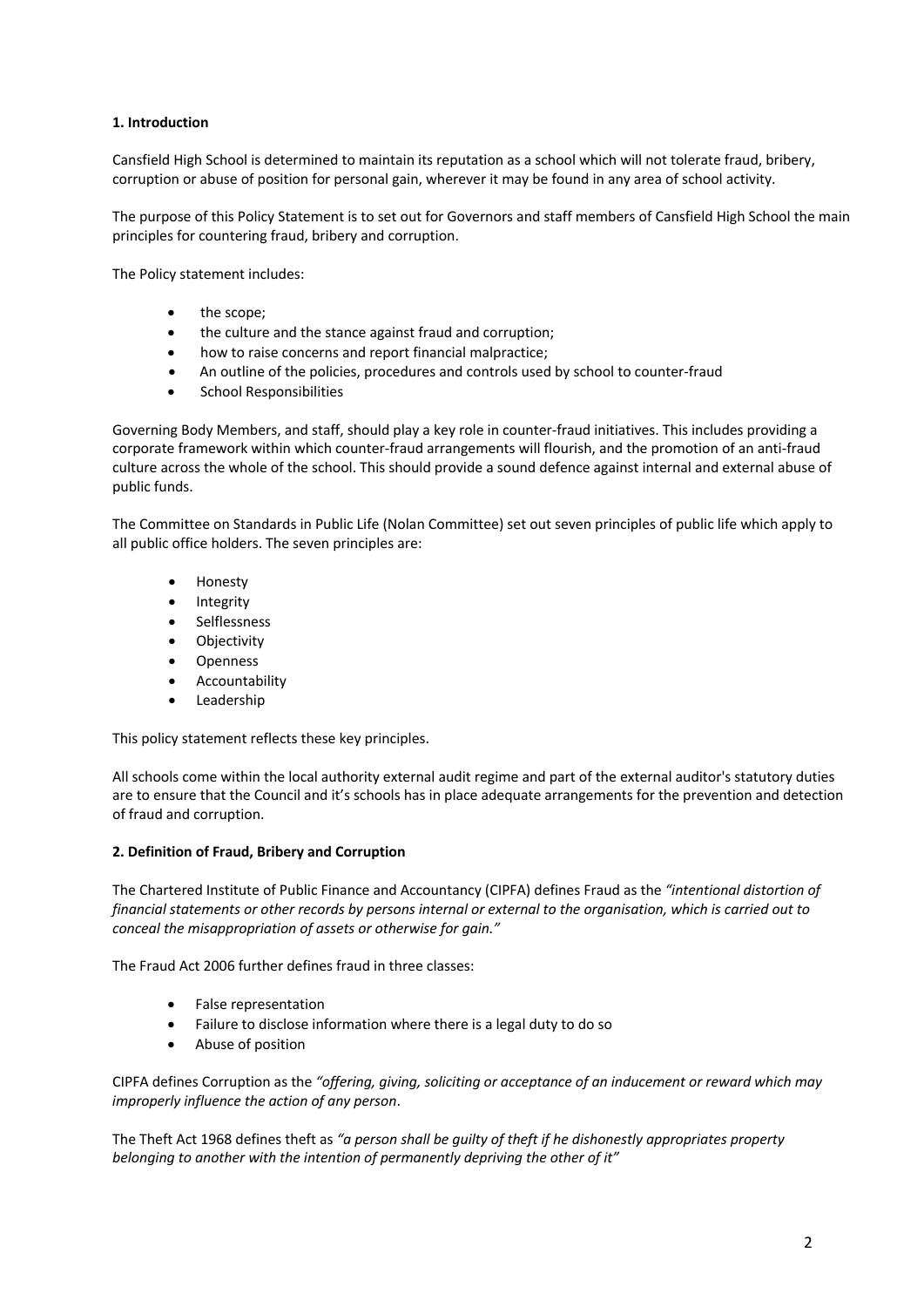CIPFA defines Bribery as "*an inducement or reward offered, promised or provided to gain personal, commercial, regulatory or contractual advantage*"

## **3. Scope**

The Policy Statement applies to Governing Body members, the Headteacher and all staff (full time, part time, temporary and casual) who work for the school.

The school expects that individuals and organisations (e.g. partners, suppliers, contractors, and service providers) that it deals with will act with integrity and without thought or actions involving fraud, bribery and corruption. Where relevant, the school will include appropriate clauses in its contracts about the consequences of fraud, bribery and corruption; evidence of such acts are most likely to lead to a termination of the particular contract and may lead to prosecution.

### **4. Culture and Stance Against Fraud and Corruption**

Responsibility for an anti-fraud culture in school is the duty of both the Governing Body and Senior Management Team. The strategy should be directed against fraud and corruption whether it is attempted against the school from outside or from within its own workforce.

The school expects that Governors and staff at all levels will lead by example in ensuring adherence to legal requirements, Standing Orders relating to contracts, the Scheme for Financing Schools, codes of conduct and best (professional) practice.

As part of this culture, the school will provide clear routes by which concerns can be raised by both Governors and staff, and those outside who are providing, using or paying for public services.

Senior Management is expected to deal swiftly and firmly with those who defraud the school or who are corrupt. The school, including Governors and senior management will be robust in dealing with financial malpractice.

# **5. Raising Concerns**

Although this document specifically refers to fraud and corruption, it equally applies to any forms of malpractice that can reduce public confidence in the school, and may also include acts committed outside of official duties but which impact upon the school's trust in the individual concerned. Examples may include, the criminal acts of theft of "property", which includes all assets and cash; false accounting; obtaining by deception; pecuniary advantage by deception; computer abuse and computer crime. Also, it includes bribery and corruption. Staff and Governors can be exposed to a number of "pressures", from external parties to act in a particular way in a particular case.

Governors and staff members are an important element in the school's stance on fraud, bribery and corruption, and they are positively encouraged and expected to raise any concerns that they may have on these issues where they are associated with the school's activity.

Staff members should normally raise concerns through their immediate manager (e.g Head of Key Stage or Department, a member of the Senior Management Team or the Headteacher), however it is recognised that they may feel inhibited in certain circumstances depending on the seriousness and sensitivity of the issue and who is thought to be involved in the malpractice. In this case, staff members and Governors should contact the Chair of Governors, the council's Internal Audit section, the Director for Children and Families, or the Chief Executive of the Council .

The school's Whistleblowing Policy gives further guidance on how to raise concerns and it gives details about the support and safeguards that are available to those that do raise concerns.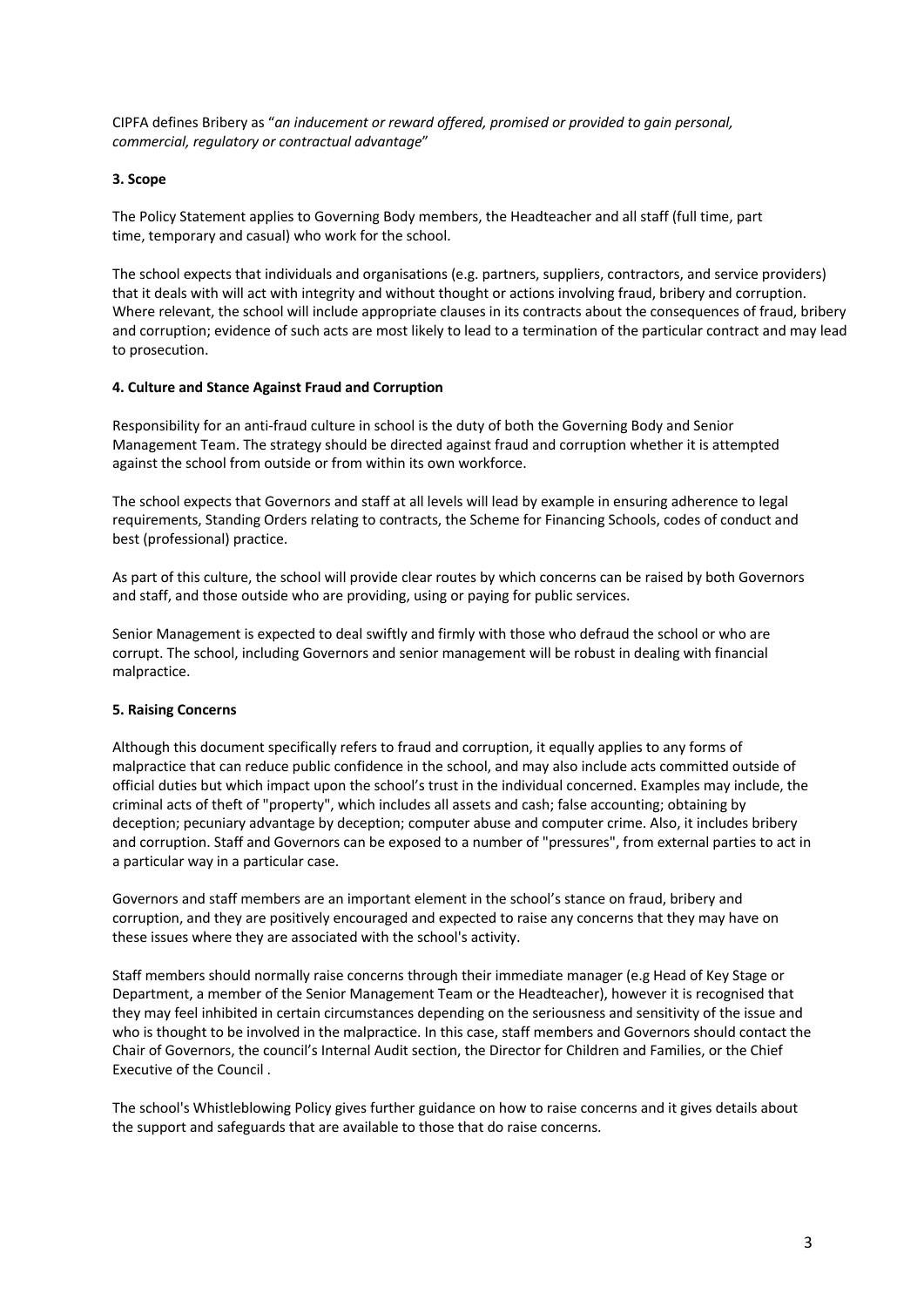# **6. Action the School Will Take**

All concerns will be treated in confidence and will be investigated promptly and fully in a professional manner, usually by the Councils Internal Audit Service, who should be notified of all allegations received. It should be noted that an allegation does not mean the individual person or company is guilty of any wrong-doing, and so they will not be treated as such until the case is proven.

If fraud, bribery or corruption has taken place, the School in conjunction with the Council will, in appropriate cases:

- prosecute the individual(s) or refer the case to the police
- take appropriate disciplinary action where it involves an employee and this may lead to dismissal
- pursue recovery for any financial loss
- where appropriate the results of any action taken, including prosecutions will be reported in the media.

There is, of course, a need to ensure that the investigation process is not misused, therefore, any internal abuse, such as raising malicious or vexatious allegations, may be dealt with as a disciplinary matter.

### **7. How the School manages the risk of Fraud and Corruption**

The school's governance framework provides a range of high level component parts, which contribute to the school having an effective counter-fraud strategy, and some of the key ones include:

- This Anti-Fraud, Bribery & Corruption Policy Statement which emphasises the importance of probity to all concerned;
- Governing Body support
- Codes of conduct for Governors and Staff Members;
- Whistleblowing Policy
- Standing Orders Relating to Contracts and Financial Procedures including the Scheme of Financial Administration and the Financial Handbook for Schools
- Adherence to the Scheme for Financing Schools
- Sound internal control systems including an adequate 'Separation of Duties' for key transactions
- Accurate, complete and reliable records;
- An effective internal audit service;
- Effective recruitment procedures;
- The school's Disciplinary Procedure;
- Clear responsibilities, accountabilities and standards laid out in terms of reference and the Scheme of Delegation
- Induction and training.
- Sanctions and Redress for non-compliance

### **8. School Responsibilities**

In accordance with section 48 of the School Standards and Framework Act 1998 the Local Authority is required to publish a Scheme for Financing Schools setting out the financial relationship between the Authority and the School. In 2012 the Department for Education issued a directed revision to the scheme requiring a section to be included on Fraud and the school's responsibilities.

The Scheme for Financing Schools states that: *"All schools must have a robust system of controls to safeguard themselves against fraudulent or improper use of public money and assets. The governing body and head teacher must inform all staff of school policies and procedures related to fraud and theft, the controls in place to prevent them; and the consequences of breaching these controls. This information must also be included in induction for new school staff and governors."*